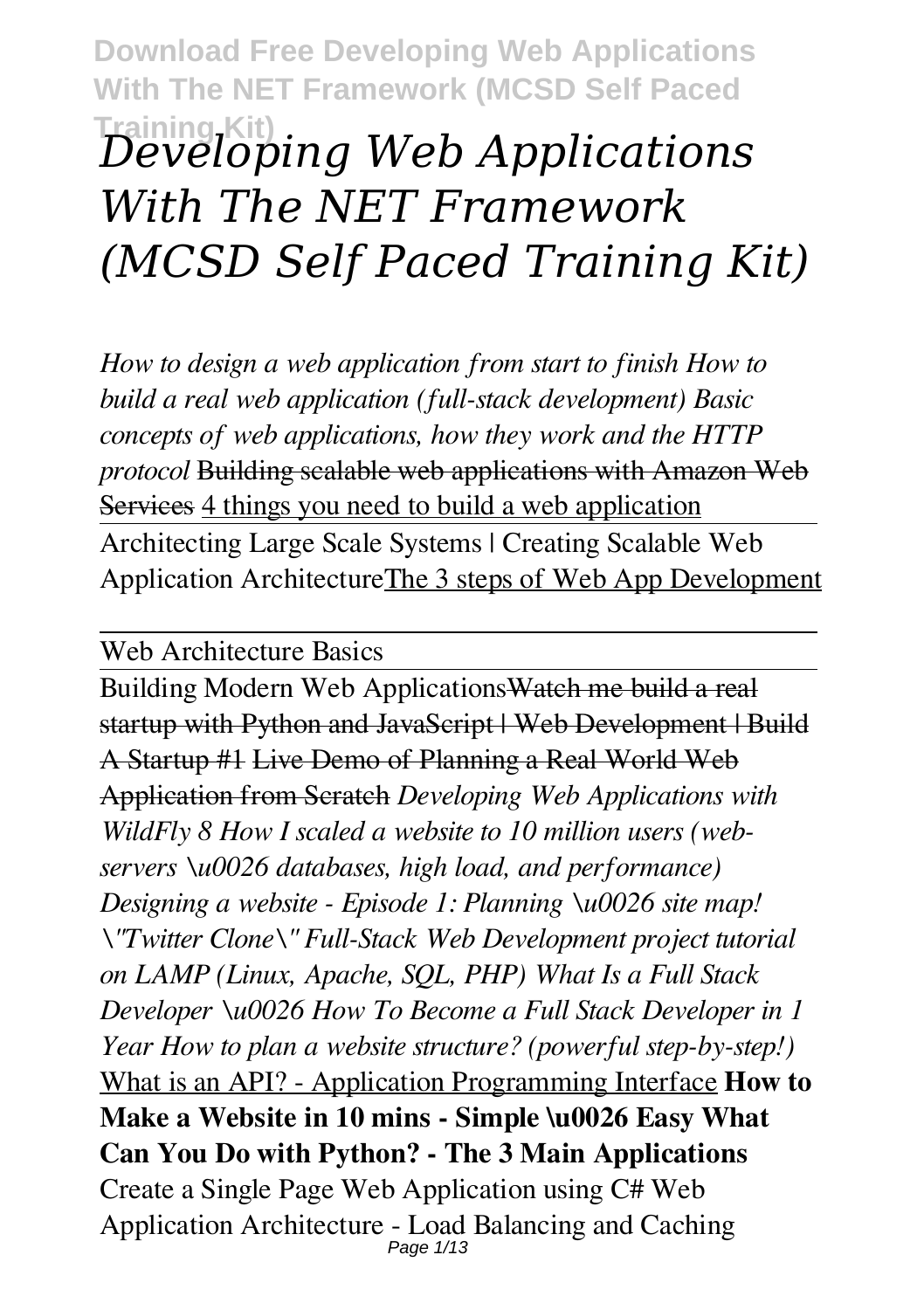**Training Kit)** *Creating Web Applications with Delphi and TMS WEB Core* 2020 Top Web Development Trends Create Modern Serverless Web Applications in Minutes using the AWS Amplify Framework *Websites vs Web Applications pt 1 - Know the Difference* Web Development Full Course - 10 Hours | Learn Web Development from Scratch | Edureka Building Web Apps with Python **Developing Web Apps Using the Python Pyramid Framework Developing Web Applications With The**

Ok, now you've got great feedback and product validation. It's time to start building your web app. Before we start the development stage. Before we make our web app, I would like to share the following tips: Attempt to get a small section of your app fully working. What we would call a "Complete Vertical".

#### **How to build a web app: A beginner's guide (2020)**

12.1 About Developing Web Applications. A web application is an application written for the Internet, including those built with Java technologies such as JavaServer Pages and servlets, as well as those built with non-Java technologies such as CGI and Perl.

# **Developing Web Applications - Oracle**

Web application development is the process and practice of developing web applications. There is a consensus that the processes involved are extensions of standard software engineering processes. Considering this, along with its unique characteristics, popular frameworks used include the spiral approach and business-oriented approach to application development, among other models that address the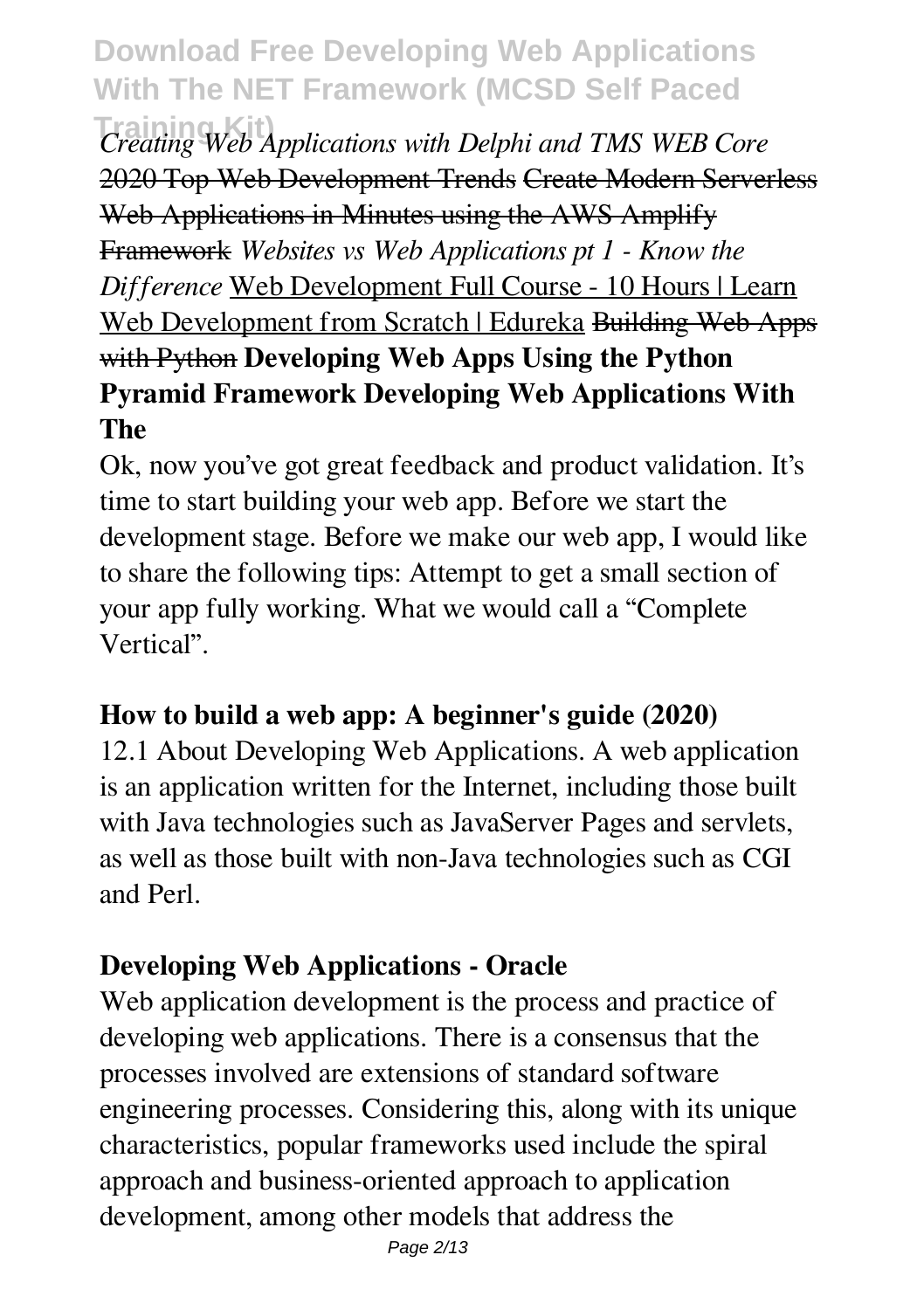**Training Kit)** requirements for an iterative process. Just as with a traditional desktop application, web applicati

#### **Web application development - Wikipedia**

Developing Web Applications with PHP: More Advanced Concepts. As you begin to create applications and services using PHP, it is important to understand PHP extensions, the PHP Foreign Function Interface (FFI), and best practices for security. Using PHP Extensions and PHP FFI.

### **Developing Web Applications in PHP | Zend**

DotVVM is an ASP.NET framework that allows us to create web applications using the MVVM (View-Model Model) design pattern using C# and HTML. In this tutorial, we will learn how to create CRUD (Create, Read, Update, and Delete) operations using a relational database with PostgreSQL, from ASP.NET Core.

### **Developing Web Applications With ASP.NET Core, DotVVM, And ...**

SDLC is the traditional process of developing software or web applications by including research to identify and define the application requirements, information analysis, architectural design and specifications blueprint, team involvement, programming, testing and bug fixing, system testing, implementation and maintenance.

# **Web Application Development - Guides, Resources & Best ...**

Learn how to develop apps with Visual Studio Code, and use its features to create and test a very simple web application. Learn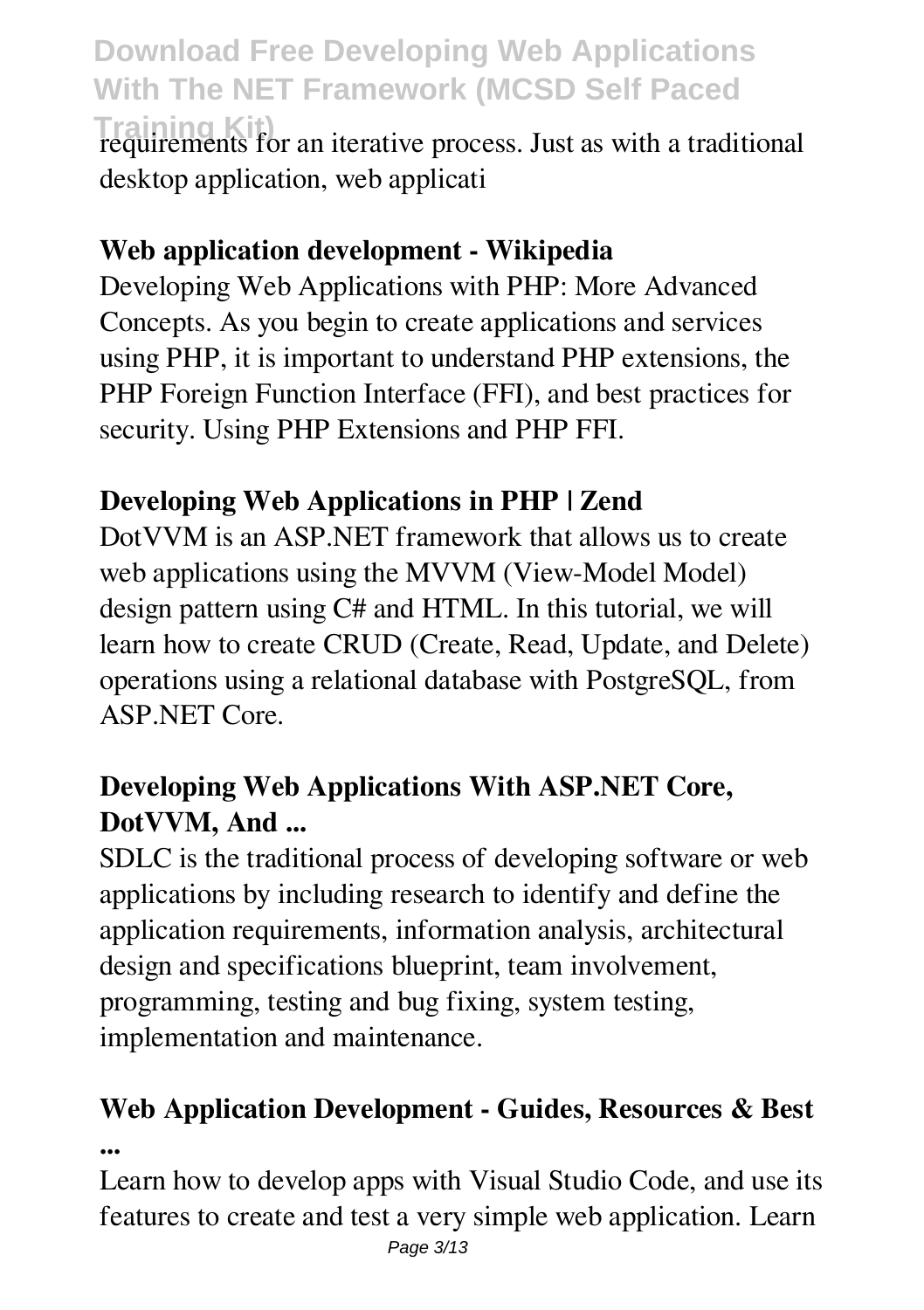**Training Kit)** the key features of Visual Studio Code. Download and install Visual Studio Code. Install extensions for basic web development. Use the basic editor functionality of Visual ...

# **Develop web applications with Visual Studio Code - Learn**

**...**

Introduction to Developing Web Applications. This document takes you through the basics of using NetBeans IDE to develop web applications. It demonstrates how to create a simple web application, deploy it to a server, and view its presentation in a browser.

# **Introduction to Developing Web Applications - NetBeans IDE ...**

Open the Google App Engine Launcher program, then choose File -> Add Existing Application... You can then browse to and select your "first\_app" folder that contains the web application. Add the application using port 8080, then select the application in the main window and click the green "Run" button.

# **Python-driven Web Applications – Real Python**

flask web development developing web applications with python Sep 18, 2020 Posted By Agatha Christie Media TEXT ID 96151845 Online PDF Ebook Epub Library based microframework with the second edition of this hands on book youll learn flask from the ground up by developing a complete real world application created by

# **Flask Web Development Developing Web Applications With ...**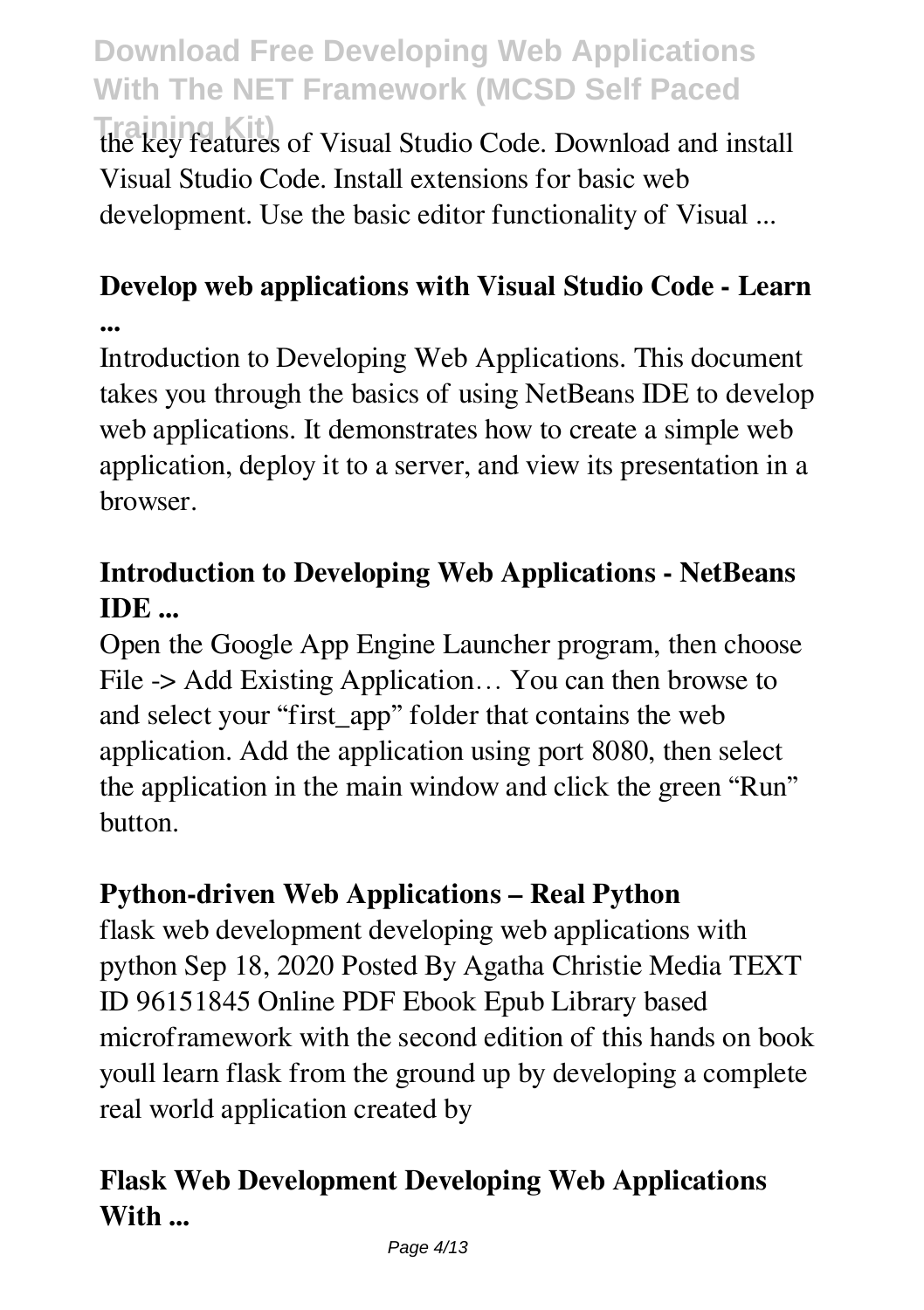**Training Kit)** In Visual Studio 2019, a new project can be created using the ASP.NET Core Web Application template. The recommended choice in the second step of the project creation wizard is Web Application (Model-View-Controller) which will generate a simple sample app. If you're using Visual Studio Code, you can create an equivalent new project from the command line with the following command:

# **Developing Web Applications in .NET (Different Approaches ...**

Developing Web applications with Tomcat and Eclipse. Apache Tomcat & Eclipse Platform make a great Web development platform. Nathan A. Good Published on May 08, 2007. Required components. The Eclipse V3.2 Callisto integrated development environment (IDE) includes tools for doing Web development and integrating with servers. ...

#### **Developing Web applications with Tomcat and Eclipse**

Developing Applications for the Java EE 7 Platform, The Developing Applications for the Java EE 7 Platform training teaches you how to build and deploy enterprise applications that comply with Java Platform, Enterprise Edition 7. The technologies presented in this course include annotations, Enterprise JavaBeans (EJB), Java Persistence API (JPA), Java Transaction API (JTA), Servlets ...

#### **Developing Applications for the Java EE 7 Platform**

Developing Web apps with ASP.NET. 09/25/2018; 2 minutes to read +6; In this article. ASP.NET is a .NET Framework technology for creating web apps. For more information on ASP.NET, see: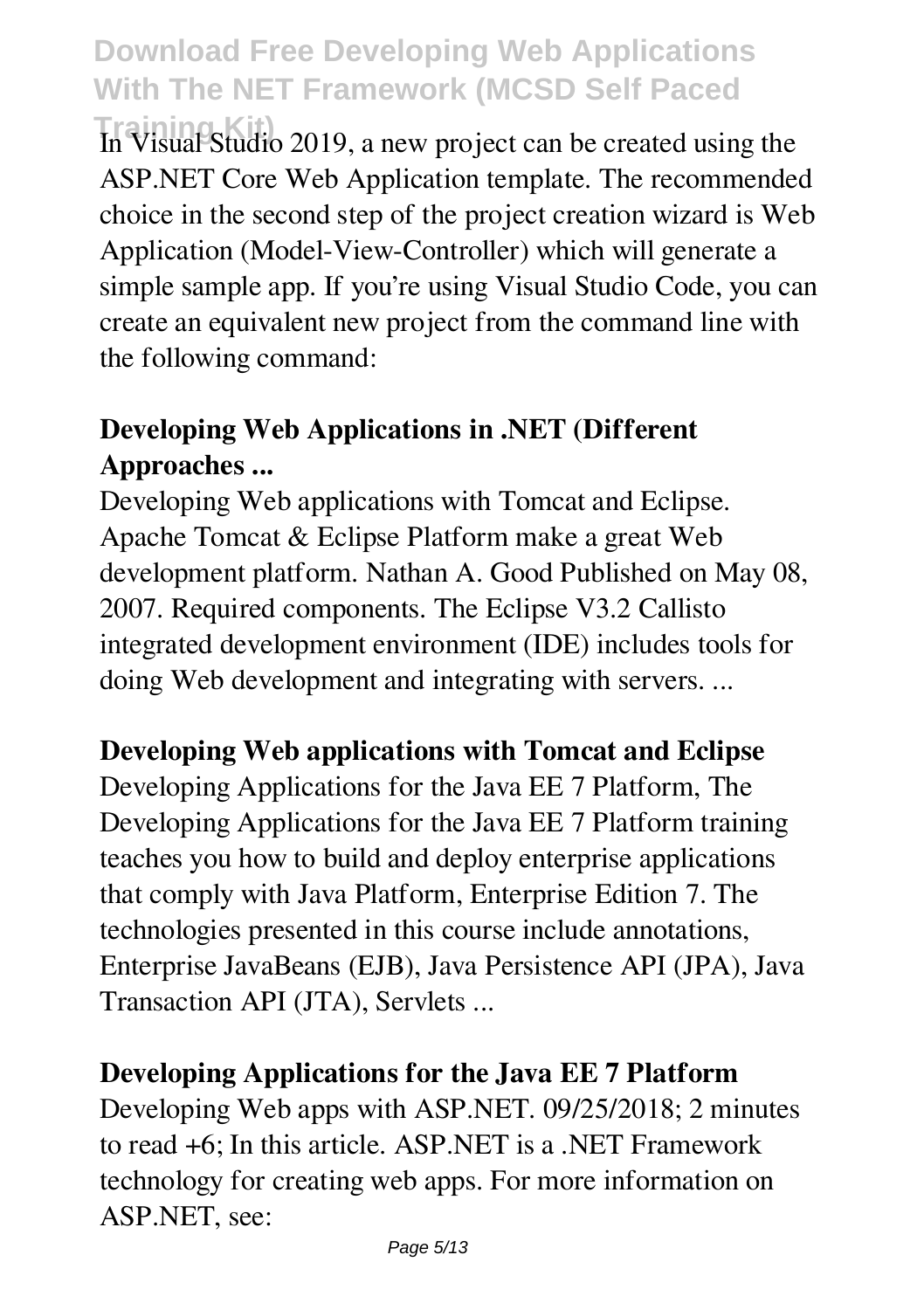# **Developing Web Applications with ASP.NET | Microsoft Docs**

Buy Flask Web Development: Developing Web Applications with Python 1 by Miguel Grinberg (ISBN: 9781449372620) from Amazon's Book Store. Everyday low prices and free delivery on eligible orders.

# **Flask Web Development: Developing Web Applications with ...**

WP is a blogging platform developed in PHP language and it supports building your website on your own server with PHP/MySQL database. As one of the best web development tools, the software can be used as CMS (Content Management System) to set up a commercial website.

#### **12 Best Web Development Software for Web Developer**

Web Application Development Process. Web app (Web applications) development time is less because the overall code can be simultaneously developed by different developers on the backend frontend. 1. Product Management. Market research has to be done before the Web app (Web applications) development or standalone software application development as a product comes under product management. Product managers job responsibility is to find the answers of Why, when and what with respect to Market ...

#### **The process of web application development**

Web Web Build, deploy, and scale powerful web applications quickly and efficiently. Web Apps Quickly create and deploy mission critical web apps at scale; API Management Publish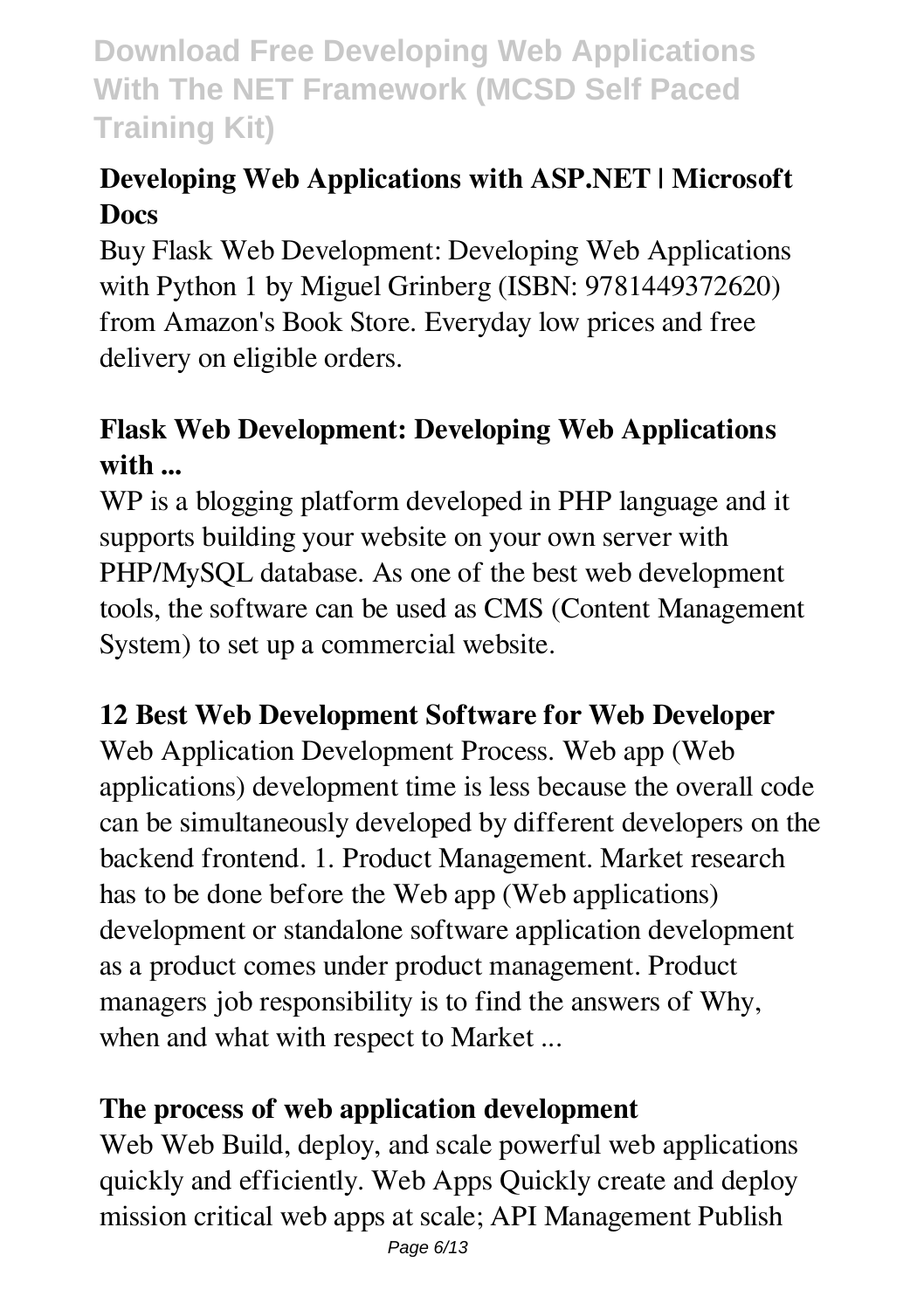**Training Kit)** APIs to developers, partners, and employees securely and at scale; Content Delivery Network Ensure secure, reliable content delivery with broad global reach

*How to design a web application from start to finish How to build a real web application (full-stack development) Basic concepts of web applications, how they work and the HTTP protocol* Building scalable web applications with Amazon Web Services 4 things you need to build a web application Architecting Large Scale Systems | Creating Scalable Web Application ArchitectureThe 3 steps of Web App Development

Web Architecture Basics

Building Modern Web ApplicationsWatch me build a real startup with Python and JavaScript | Web Development | Build A Startup #1 Live Demo of Planning a Real World Web Application from Scratch *Developing Web Applications with WildFly 8 How I scaled a website to 10 million users (webservers \u0026 databases, high load, and performance) Designing a website - Episode 1: Planning \u0026 site map! \"Twitter Clone\" Full-Stack Web Development project tutorial on LAMP (Linux, Apache, SQL, PHP) What Is a Full Stack Developer \u0026 How To Become a Full Stack Developer in 1 Year How to plan a website structure? (powerful step-by-step!)* What is an API? - Application Programming Interface **How to Make a Website in 10 mins - Simple \u0026 Easy What Can You Do with Python? - The 3 Main Applications** Create a Single Page Web Application using C# Web Application Architecture - Load Balancing and Caching Page 7/13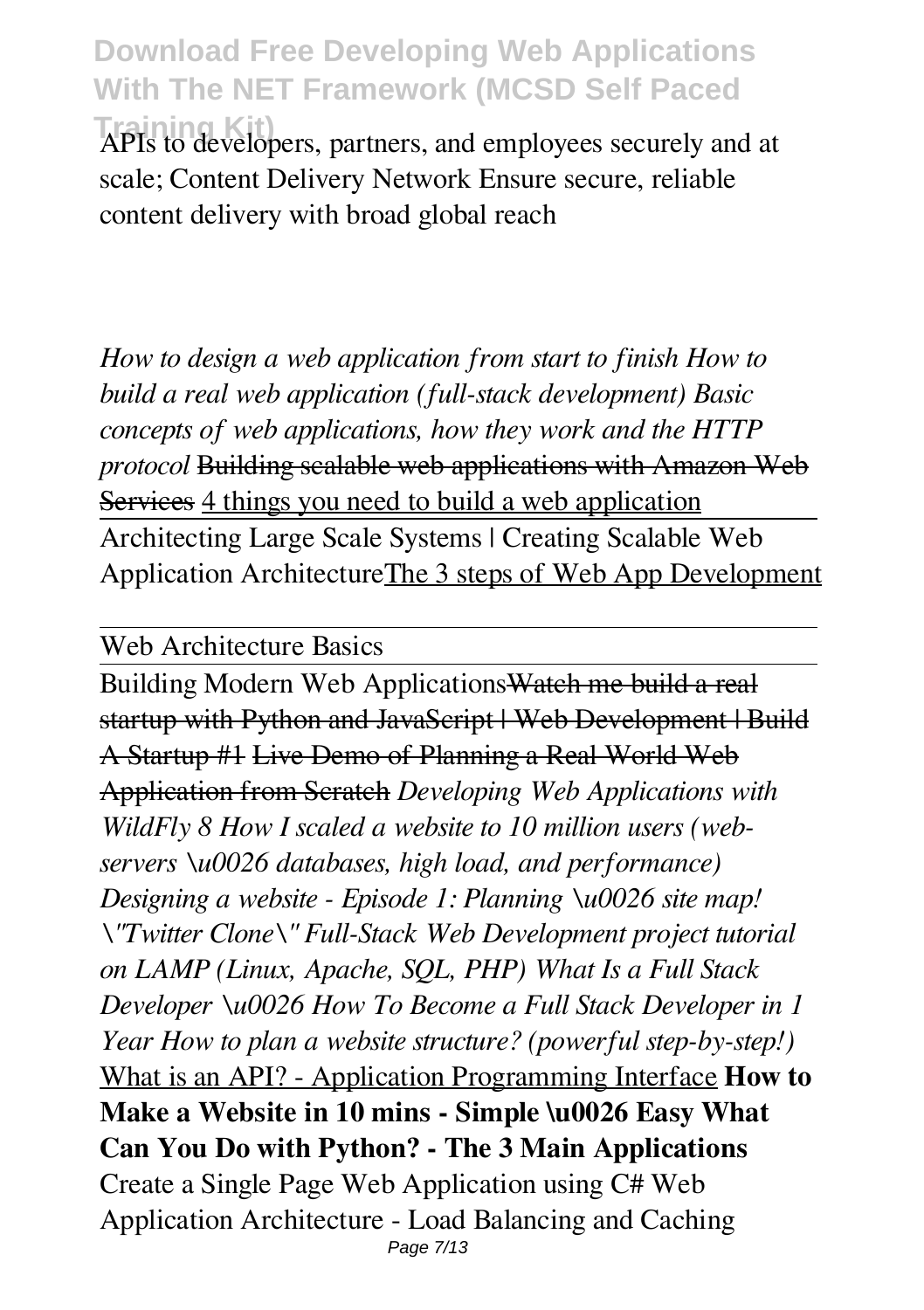**Training Kit)** *Creating Web Applications with Delphi and TMS WEB Core* 2020 Top Web Development Trends Create Modern Serverless Web Applications in Minutes using the AWS Amplify Framework *Websites vs Web Applications pt 1 - Know the Difference* Web Development Full Course - 10 Hours | Learn Web Development from Scratch | Edureka Building Web Apps with Python **Developing Web Apps Using the Python Pyramid Framework Developing Web Applications With The**

Ok, now you've got great feedback and product validation. It's time to start building your web app. Before we start the development stage. Before we make our web app, I would like to share the following tips: Attempt to get a small section of your app fully working. What we would call a "Complete Vertical".

#### **How to build a web app: A beginner's guide (2020)**

12.1 About Developing Web Applications. A web application is an application written for the Internet, including those built with Java technologies such as JavaServer Pages and servlets, as well as those built with non-Java technologies such as CGI and Perl.

# **Developing Web Applications - Oracle**

Web application development is the process and practice of developing web applications. There is a consensus that the processes involved are extensions of standard software engineering processes. Considering this, along with its unique characteristics, popular frameworks used include the spiral approach and business-oriented approach to application development, among other models that address the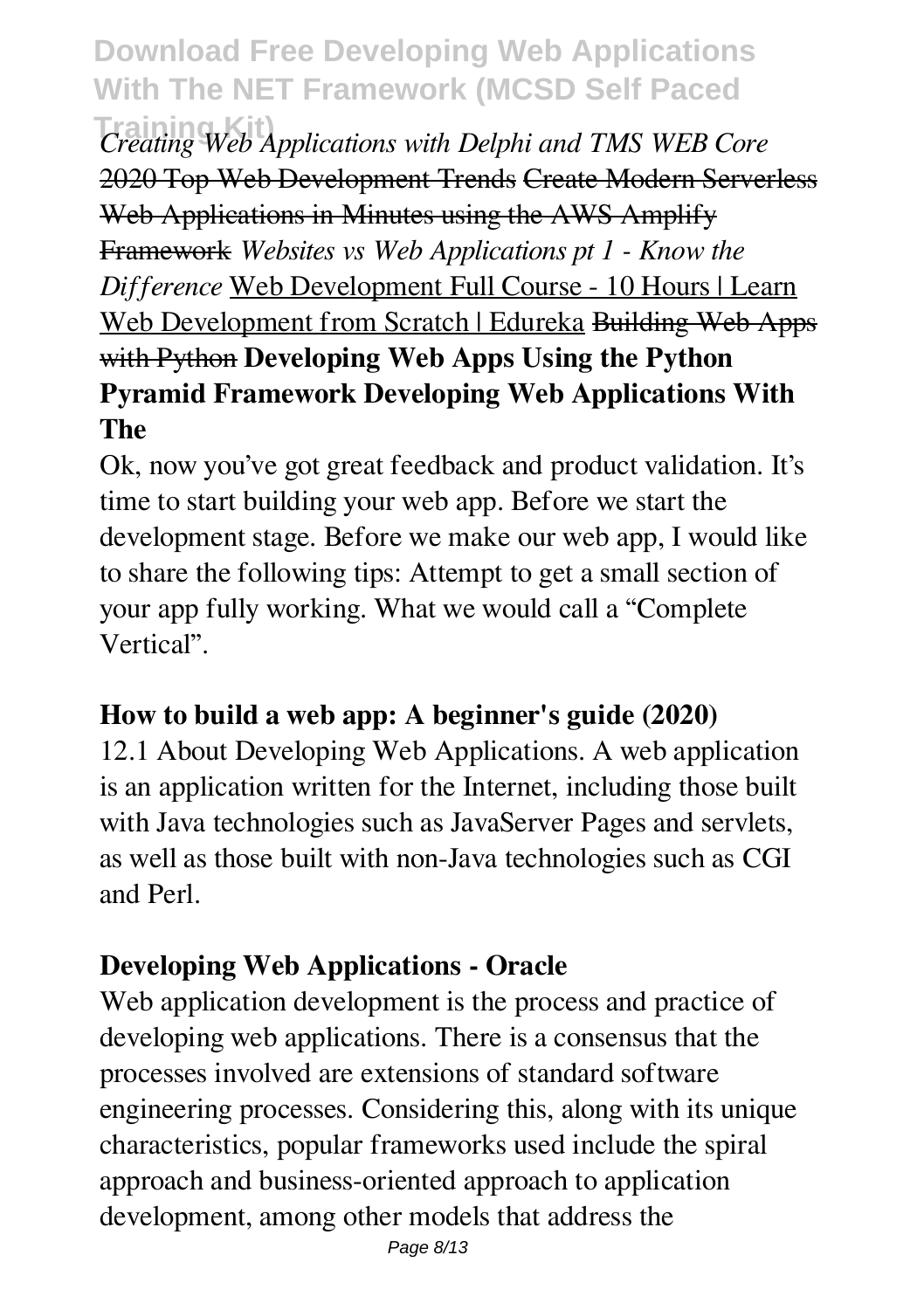**Training Kit)** requirements for an iterative process. Just as with a traditional desktop application, web applicati

#### **Web application development - Wikipedia**

Developing Web Applications with PHP: More Advanced Concepts. As you begin to create applications and services using PHP, it is important to understand PHP extensions, the PHP Foreign Function Interface (FFI), and best practices for security. Using PHP Extensions and PHP FFI.

### **Developing Web Applications in PHP | Zend**

DotVVM is an ASP.NET framework that allows us to create web applications using the MVVM (View-Model Model) design pattern using C# and HTML. In this tutorial, we will learn how to create CRUD (Create, Read, Update, and Delete) operations using a relational database with PostgreSQL, from ASP.NET Core.

### **Developing Web Applications With ASP.NET Core, DotVVM, And ...**

SDLC is the traditional process of developing software or web applications by including research to identify and define the application requirements, information analysis, architectural design and specifications blueprint, team involvement, programming, testing and bug fixing, system testing, implementation and maintenance.

# **Web Application Development - Guides, Resources & Best ...**

Learn how to develop apps with Visual Studio Code, and use its features to create and test a very simple web application. Learn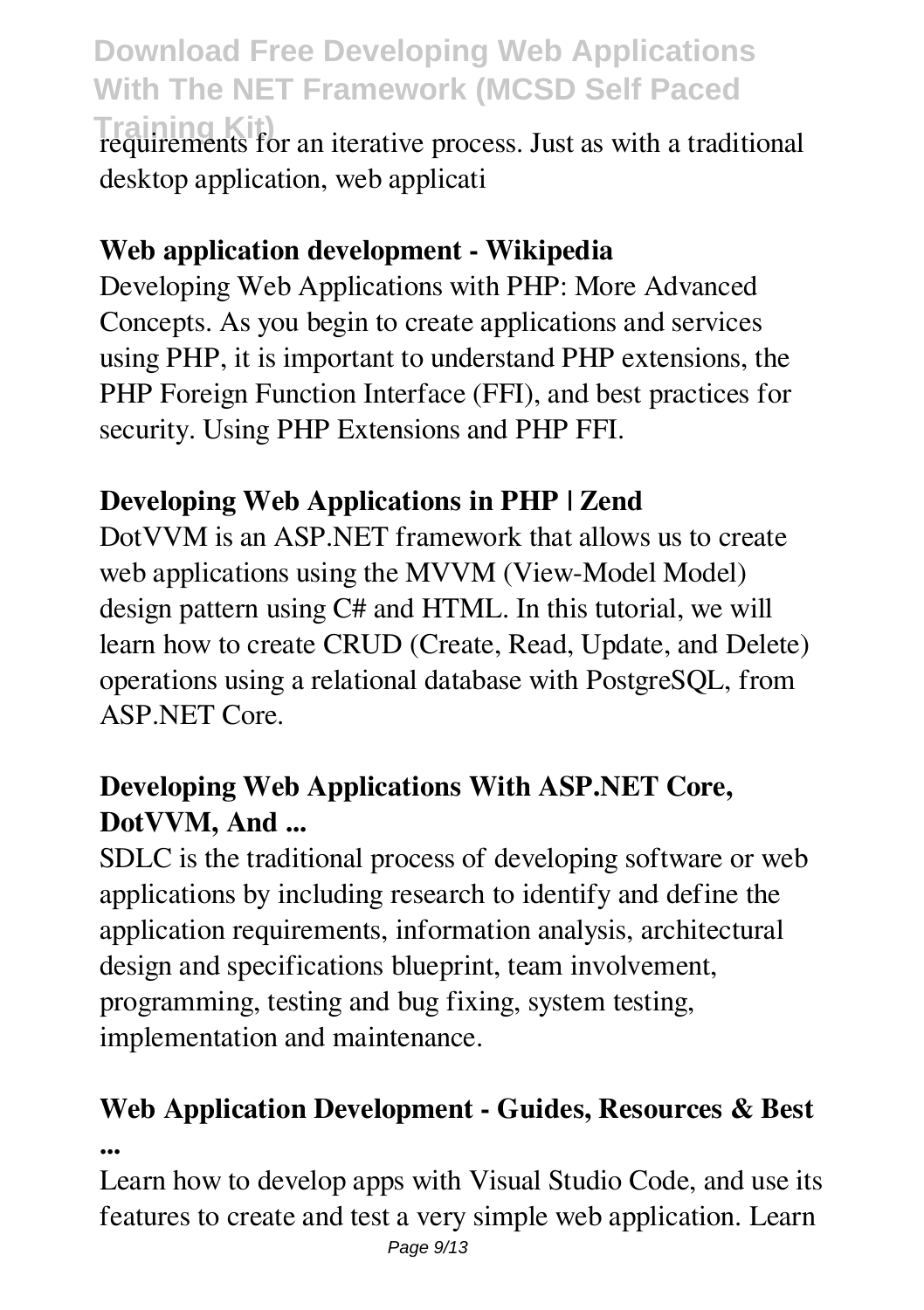**Training Kit)** the key features of Visual Studio Code. Download and install Visual Studio Code. Install extensions for basic web development. Use the basic editor functionality of Visual ...

# **Develop web applications with Visual Studio Code - Learn**

**...**

Introduction to Developing Web Applications. This document takes you through the basics of using NetBeans IDE to develop web applications. It demonstrates how to create a simple web application, deploy it to a server, and view its presentation in a browser.

# **Introduction to Developing Web Applications - NetBeans IDE ...**

Open the Google App Engine Launcher program, then choose File -> Add Existing Application... You can then browse to and select your "first\_app" folder that contains the web application. Add the application using port 8080, then select the application in the main window and click the green "Run" button.

# **Python-driven Web Applications – Real Python**

flask web development developing web applications with python Sep 18, 2020 Posted By Agatha Christie Media TEXT ID 96151845 Online PDF Ebook Epub Library based microframework with the second edition of this hands on book youll learn flask from the ground up by developing a complete real world application created by

# **Flask Web Development Developing Web Applications With ...**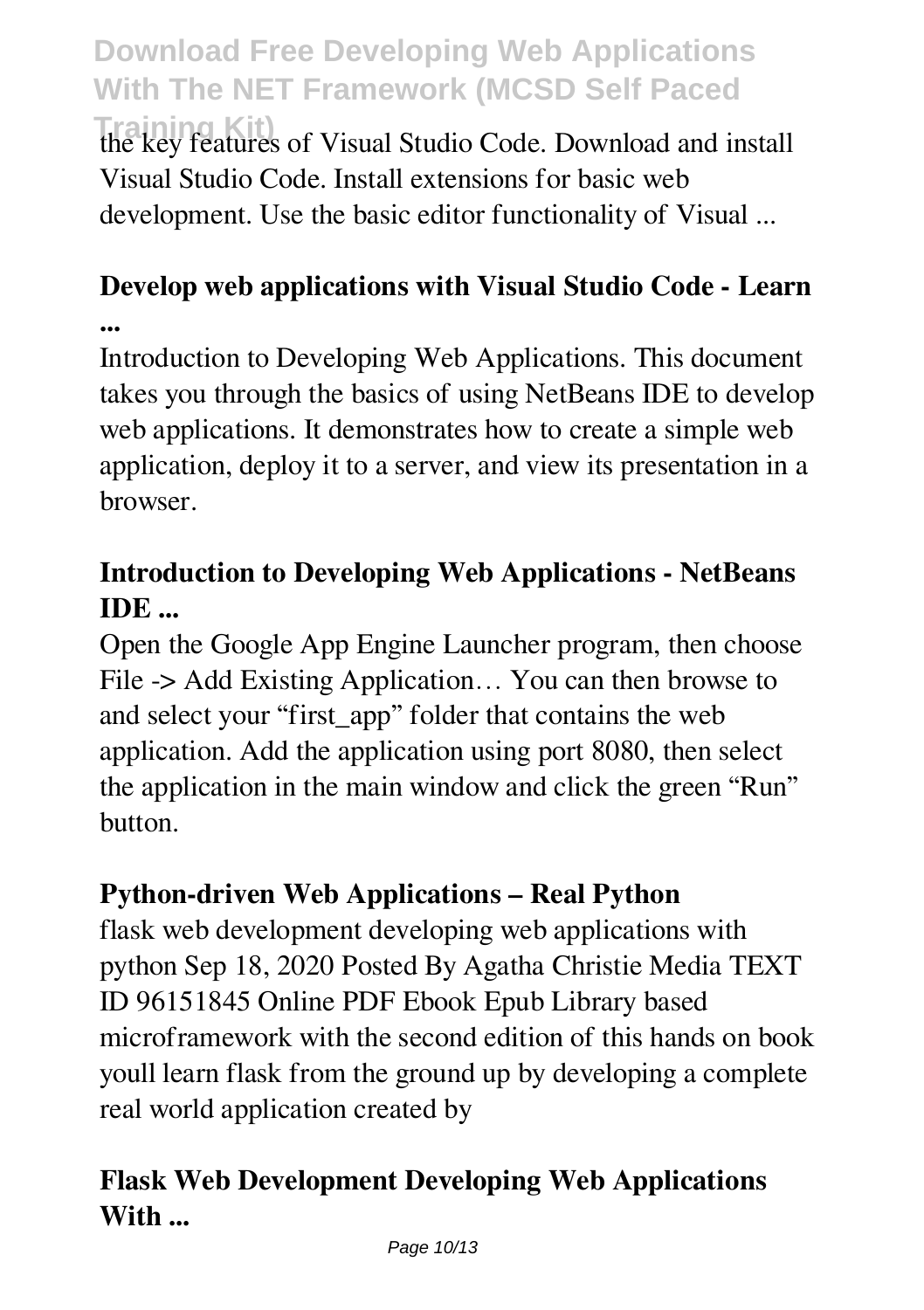**Training Kit)** In Visual Studio 2019, a new project can be created using the ASP.NET Core Web Application template. The recommended choice in the second step of the project creation wizard is Web Application (Model-View-Controller) which will generate a simple sample app. If you're using Visual Studio Code, you can create an equivalent new project from the command line with the following command:

# **Developing Web Applications in .NET (Different Approaches ...**

Developing Web applications with Tomcat and Eclipse. Apache Tomcat & Eclipse Platform make a great Web development platform. Nathan A. Good Published on May 08, 2007. Required components. The Eclipse V3.2 Callisto integrated development environment (IDE) includes tools for doing Web development and integrating with servers. ...

#### **Developing Web applications with Tomcat and Eclipse**

Developing Applications for the Java EE 7 Platform, The Developing Applications for the Java EE 7 Platform training teaches you how to build and deploy enterprise applications that comply with Java Platform, Enterprise Edition 7. The technologies presented in this course include annotations, Enterprise JavaBeans (EJB), Java Persistence API (JPA), Java Transaction API (JTA), Servlets ...

#### **Developing Applications for the Java EE 7 Platform**

Developing Web apps with ASP.NET. 09/25/2018; 2 minutes to read +6; In this article. ASP.NET is a .NET Framework technology for creating web apps. For more information on ASP.NET, see: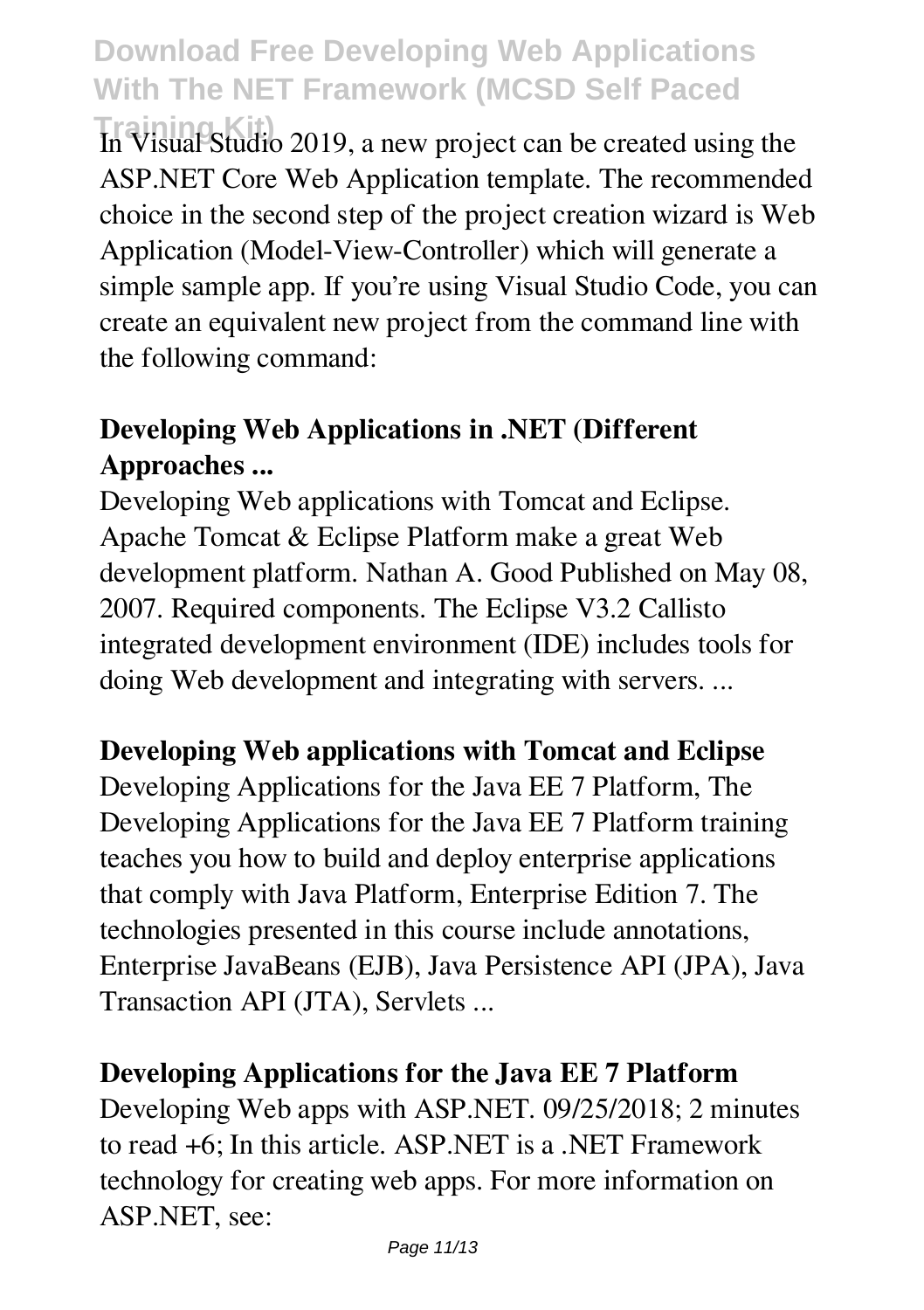# **Developing Web Applications with ASP.NET | Microsoft Docs**

Buy Flask Web Development: Developing Web Applications with Python 1 by Miguel Grinberg (ISBN: 9781449372620) from Amazon's Book Store. Everyday low prices and free delivery on eligible orders.

# **Flask Web Development: Developing Web Applications with ...**

WP is a blogging platform developed in PHP language and it supports building your website on your own server with PHP/MySQL database. As one of the best web development tools, the software can be used as CMS (Content Management System) to set up a commercial website.

#### **12 Best Web Development Software for Web Developer**

Web Application Development Process. Web app (Web applications) development time is less because the overall code can be simultaneously developed by different developers on the backend frontend. 1. Product Management. Market research has to be done before the Web app (Web applications) development or standalone software application development as a product comes under product management. Product managers job responsibility is to find the answers of Why, when and what with respect to Market ...

#### **The process of web application development**

Web Web Build, deploy, and scale powerful web applications quickly and efficiently. Web Apps Quickly create and deploy mission critical web apps at scale; API Management Publish